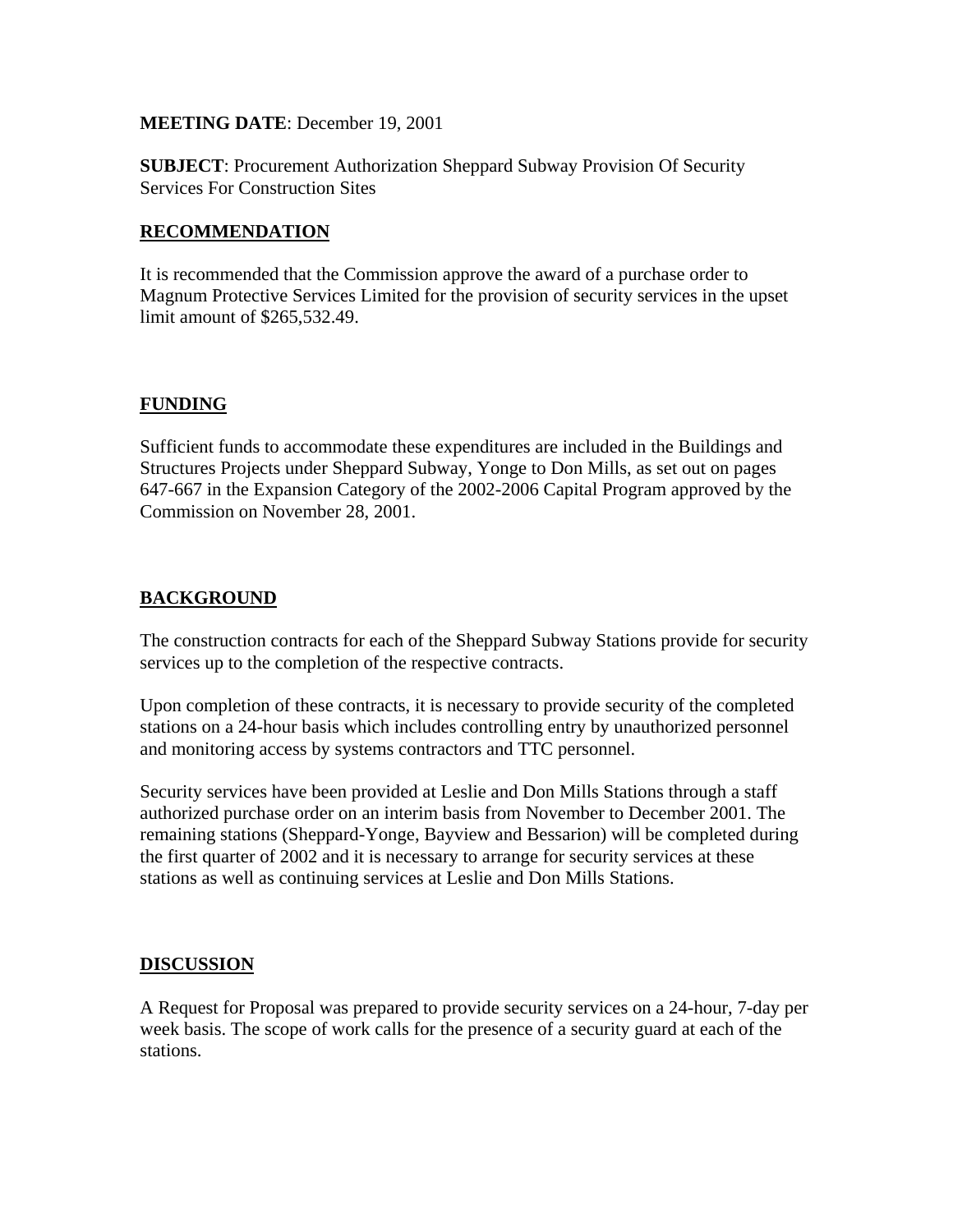The start date of security services for each station will depend upon when the station contract is completed but the end date is July 31, 2002 at which time the TTC Security Department will assume the responsibility.

The Request for Proposal was publicly advertised on November 13, 2001 in the Globe and Mail. Ten (10) companies were also invited to submit proposals. Nine (9) proposals were received ranging in value from \$265,532.49 to \$461,988.59 as summarized in Appendix A. Magnum Protective Services Limited submitted the lowest priced proposal in the amount of \$265,532.49 and did not state any exceptions or qualifications.

Currently, Magnum Protective Services Limited are providing security services at Don Mills Station. They are currently performing satisfactorily and are considered qualified to perform the work under this contract as assessed by the TTC Security and Sheppard Subway Departments. Magnum's proposal for this contract represents an approximate 13% decrease in the hourly rates currently being paid for this service.

In the event any station contracts do not reach completion as predicted, the initiation of the associated security services will be delayed and the price adjusted accordingly.

## **JUSTIFICATION**

The proposal submitted by Magnum Protection Services Limited is the lowest priced compliant proposal.

- - - - - - - - - - - -

December 7, 2001

50-17-RT

A0801/961818

Attachment: Appendix A

#### **APPENDIX A**

### **SHEPPARD SUBWAY**

#### **PROVISION OF SECURITY SERVICES FOR CONSTRUCTION SITES**